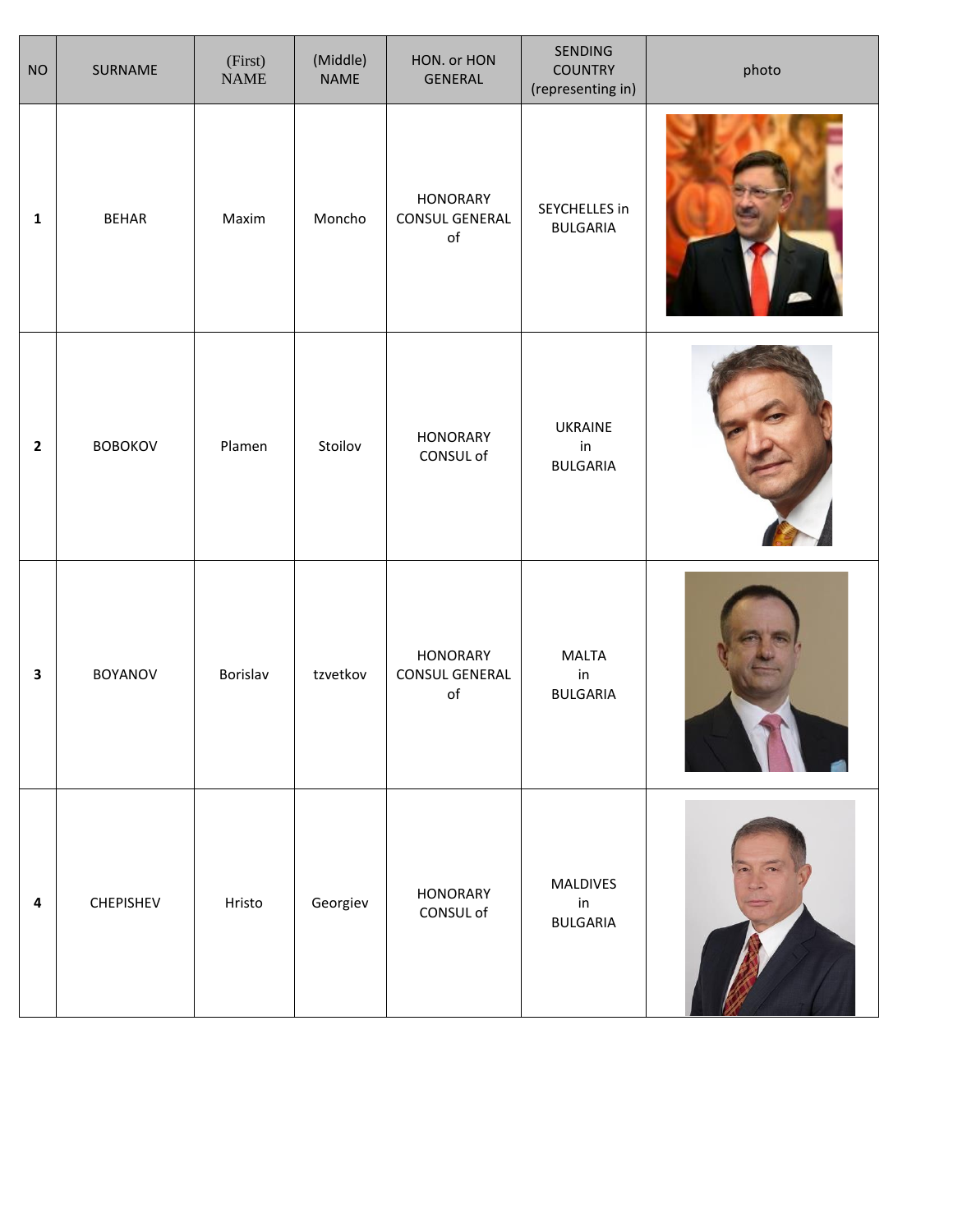| $\overline{\mathbf{5}}$ | <b>CHIPEV</b> | Veselin    | Stoychev      | <b>HONORARY</b><br>CONSUL of | MOLDOVA<br>in<br><b>BULGARIA</b>                        |  |
|-------------------------|---------------|------------|---------------|------------------------------|---------------------------------------------------------|--|
| $\boldsymbol{6}$        | CHOPOV        | GUEORGUI   | <b>IVANOV</b> | <b>HONORARY</b><br>CONSUL of | INDONESIA<br>in<br><b>BULGARIA</b>                      |  |
| $\overline{\mathbf{z}}$ | DARADANOV     | Konstantin | Ivanov        | <b>HONORARY</b><br>CONSUL of | <b>NORWAY &amp;</b><br>DENMARK<br>in<br><b>BULGARIA</b> |  |
| 8                       | GERGOV        | GEORGI     | TODOROV       | <b>HONORARY</b><br>CONSUL of | RUSSIAN<br><b>FEDERATION</b><br>in<br><b>BULGARIA</b>   |  |
| 9                       | ILIEV         | Petar      | Radoslavov    | <b>HONORARY</b><br>CONSUL of | <b>BARBADOS</b><br>in<br><b>BULGARIA</b>                |  |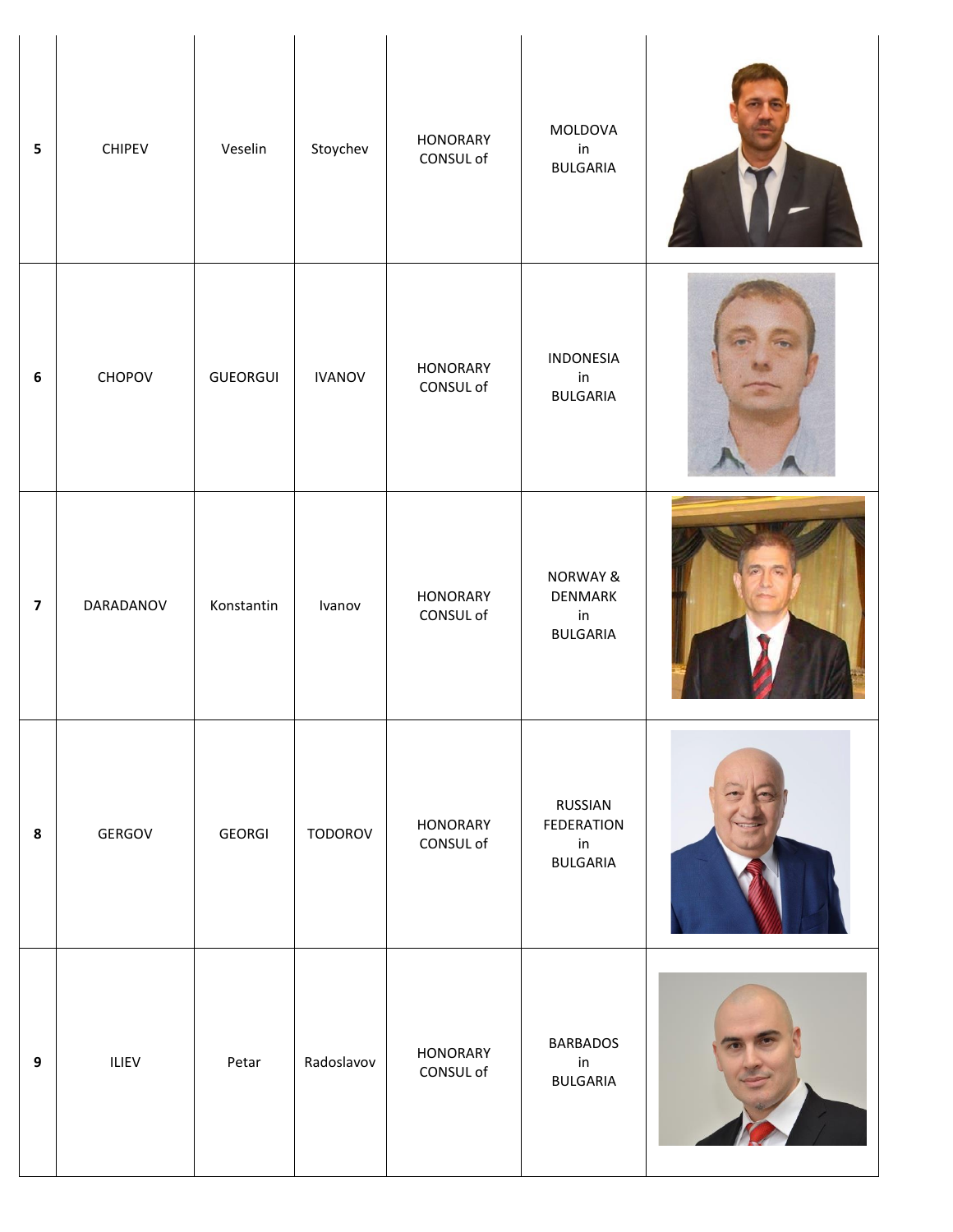| 10 | ILIEV                 | Christo         | Teodorov      | <b>HONORARY</b><br>CONSUL of                              | <b>MAURITIUS</b><br>in<br><b>BULGARIA</b> |  |
|----|-----------------------|-----------------|---------------|-----------------------------------------------------------|-------------------------------------------|--|
| 11 | <b>IVANOV</b>         | <b>GUEORGUI</b> | <b>IVANOV</b> | <b>HONORARY</b><br><b>CONSUL GENERAL</b><br>$\mathsf{of}$ | BANGLADESH<br>in<br><b>BULGARIA</b>       |  |
| 12 | <b>IVANOV</b>         | Stefan          | Raychev       | <b>HONORARY</b><br>CONSUL of                              | ROMANIA<br>in<br><b>BULGARIA</b>          |  |
| 13 | IVANOVA-<br>MISHINEVA | RADOSTINA       | STOILOVA      | <b>HONORARY</b><br>CONSUL of                              | <b>AUSTRIA</b><br>in<br><b>BULGARIA</b>   |  |
| 14 | JORDANOV              | Jordan          | Petkov        | <b>HONORARY</b><br><b>CONSUL GENERAL</b><br>$\mathsf{of}$ | <b>HUNGARY</b><br>in<br><b>BULGARIA</b>   |  |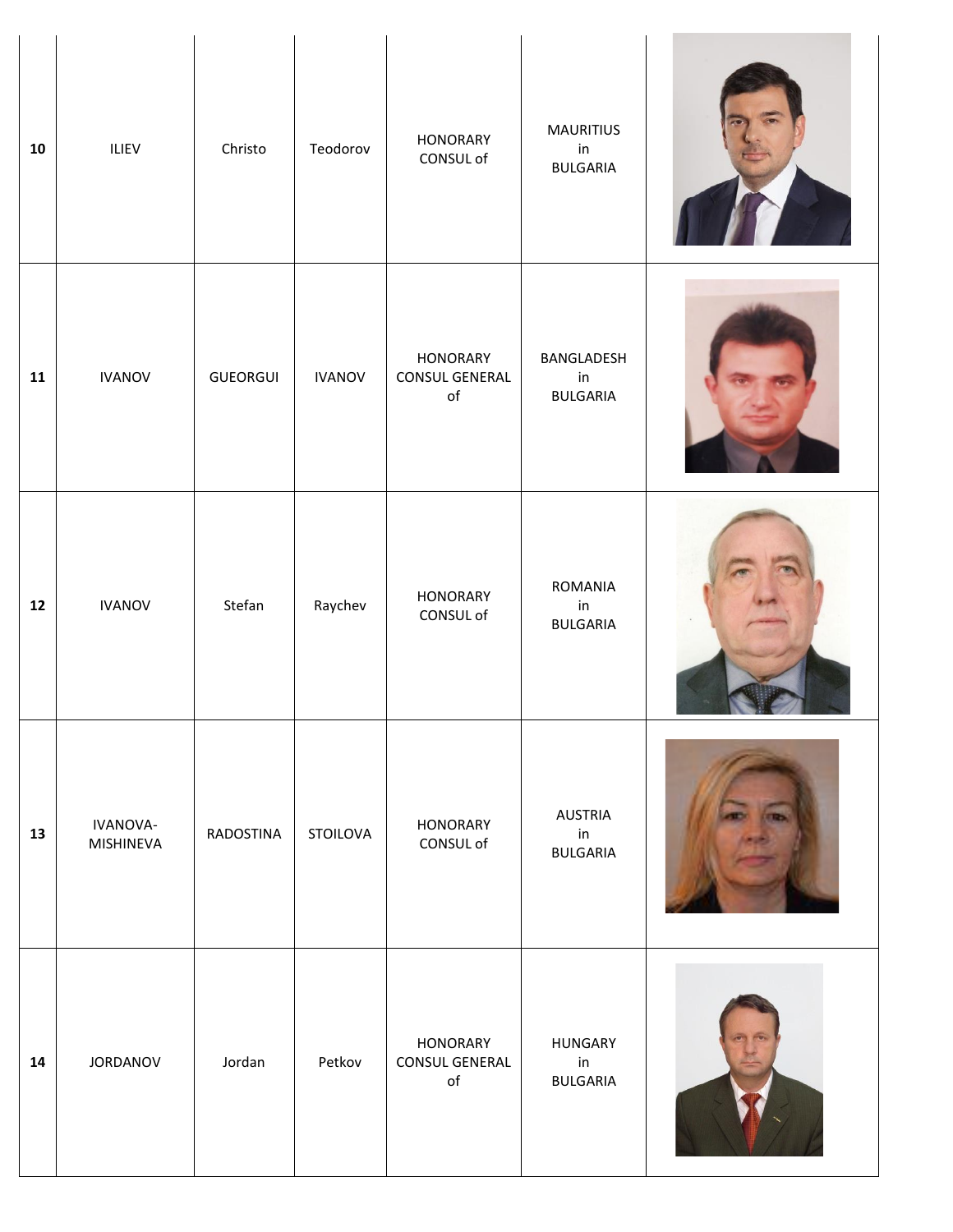| 15 | KALAMARIS      | loakeim            | Theodoros     | <b>HONORARY</b><br>CONSUL of | <b>URUGUAY</b><br>in<br><b>BULGARIA</b>              |  |
|----|----------------|--------------------|---------------|------------------------------|------------------------------------------------------|--|
| 16 | KARAGUIOZOVA   | Tzvetelina         | Borislavova   | <b>HONORARY</b><br>CONSUL of | ICELAND<br>in<br><b>BULGARIA</b>                     |  |
| 17 | KISYOV         | <b>VLADIMIR</b>    | <b>IVANOV</b> | <b>HONORARY</b><br>CONSUL of | EQUATORIAL<br><b>GUINEA</b><br>in<br><b>BULGARIA</b> |  |
| 18 | KOUROUMBASHEV  | Peter              | Atanassov     | <b>HONORARY</b><br>CONSUL of | MALAYSIA<br>in<br><b>BULGARIA</b>                    |  |
| 19 | <b>KUSHEFF</b> | Zachary (<br>Zack) | Angelov       | <b>HONORARY</b><br>CONSUL of | <b>ECUADOR</b><br>in<br><b>BULGARIA</b>              |  |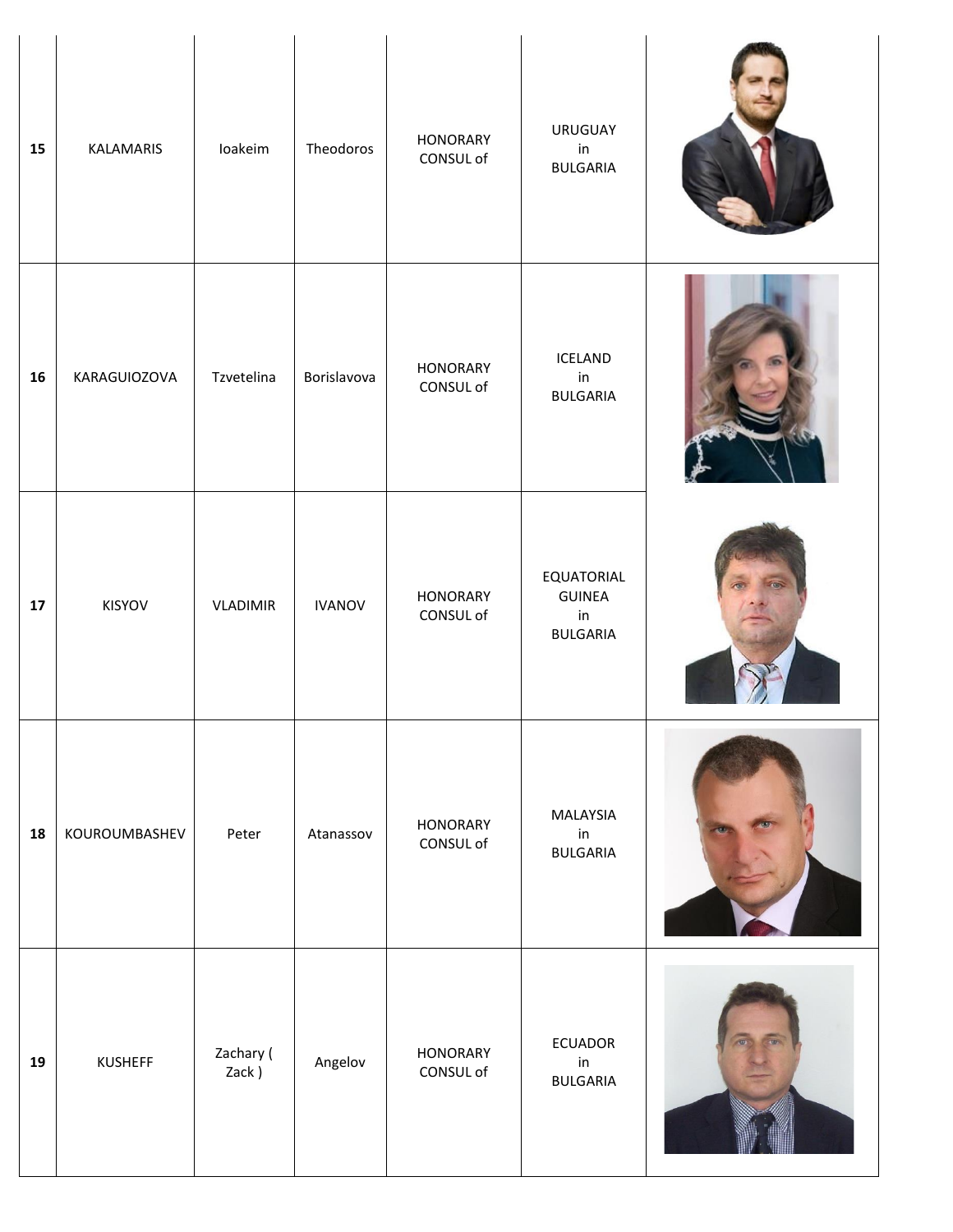| 20 | MANDJOUKOV      | Petar     | Atanasov  | <b>HONORARY</b><br>CONSUL of                                                          | <b>UZBEKISTAN</b><br>in<br><b>BULGARIA</b>            |  |
|----|-----------------|-----------|-----------|---------------------------------------------------------------------------------------|-------------------------------------------------------|--|
| 21 | MELAMED         | Viktor    | Samouilov | <b>HONORARY</b><br><b>CONSUL GENERAL</b>                                              | THAILAND<br>in<br><b>BULGARIA</b>                     |  |
| 22 | <b>METODIEV</b> | Krassimir | Tihomirov | <b>HONORARY</b><br>CONSUL GENERAL<br>$\mathsf{OF}% _{T}\left( \mathcal{M}_{T}\right)$ | <b>ISRAEL</b><br>in<br><b>BULGARIA</b>                |  |
| 23 | MIHAYLOV        | Ivo       | Petrov    | <b>HONORARY</b><br>CONSUL of                                                          | KOREA<br>Republic<br>$\mathsf{in}$<br><b>BULGARIA</b> |  |
| 24 | MIHAYLOV        | Mihail    | Tzonev    | <b>HONORARY</b><br>CONSUL of                                                          | MALI<br>in<br><b>BULGARIA</b>                         |  |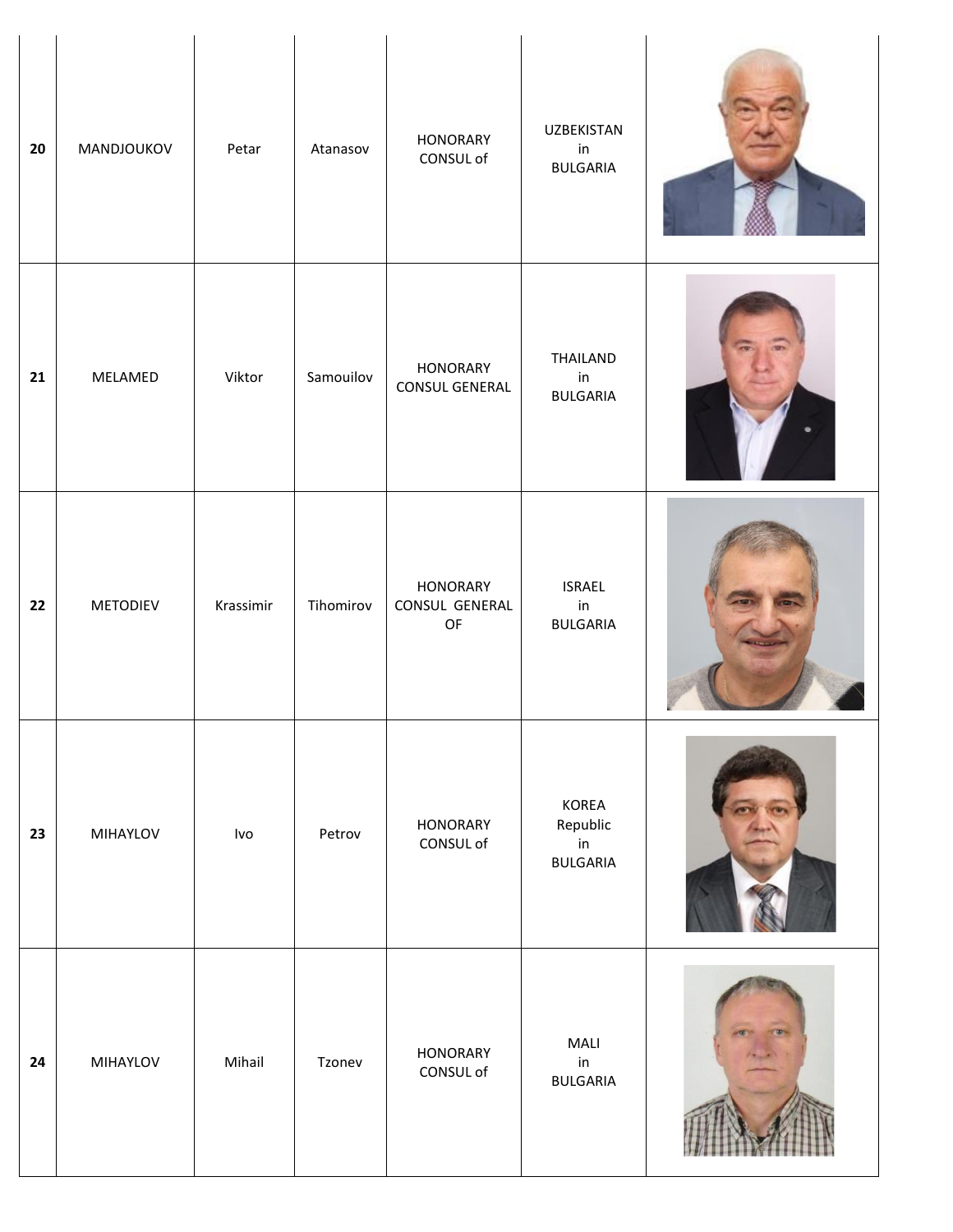| 25 | NEDELCHEV | Nedyalko        | Dimchev         | <b>HONORARY</b><br>CONSUL of                                                          | <b>GERMANY</b> and<br><b>FRANCE</b><br>$\mathsf{in}$<br><b>BULGARIA</b> |  |
|----|-----------|-----------------|-----------------|---------------------------------------------------------------------------------------|-------------------------------------------------------------------------|--|
| 26 | NUSHEV    | YULIY           | LYUBENOV        | <b>HONORARY</b><br>CONSUL of                                                          | <b>GEORGIA</b><br>in<br><b>BULGARIA</b>                                 |  |
| 27 | PAUNOVA   | Zoya            | Georgieva       | <b>HONORARY</b><br>CONSUL GENERAL<br>$\mathsf{OF}% _{T}\left( \mathcal{M}_{T}\right)$ | Kingdom of<br>SWEDEN<br>in<br><b>BULGARIA</b>                           |  |
| 28 | PETROV    | Borislav        | Mitkov          | <b>HONORARY</b><br>CONSUL of                                                          | INDONESIA<br>in<br><b>BULGARIA</b>                                      |  |
| 29 | POPESCU   | <b>EVGHENIA</b> | <b>TODOROVA</b> | <b>HONORARY</b><br>CONSUL of                                                          | ROMANIA<br>in<br><b>BULGARIA</b>                                        |  |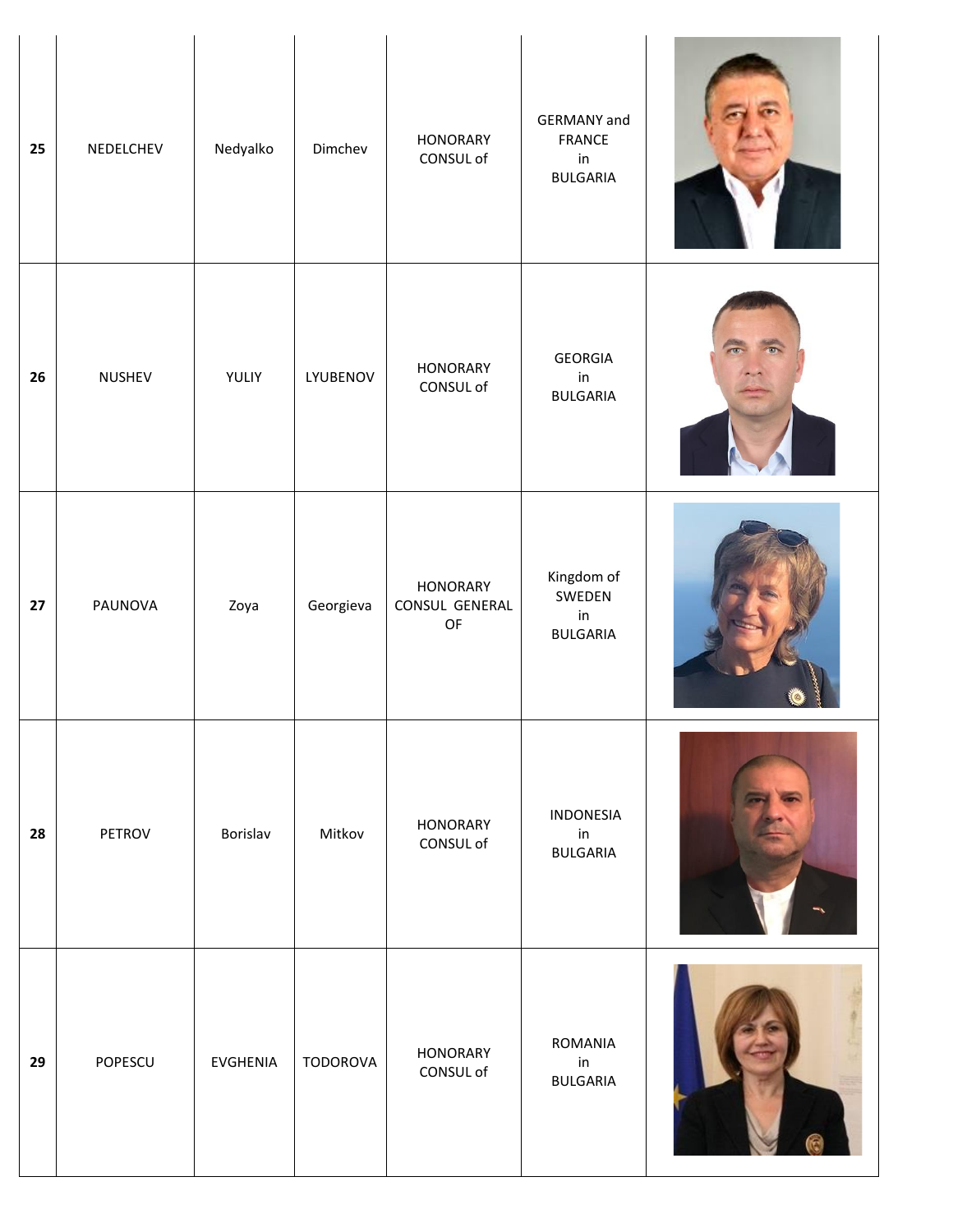| 30 | RAMADAN  | Erdinch         | Kyazim   | <b>HONORARY</b><br>CONSUL of | GUINEA<br>in<br><b>BULGARIA</b>                |  |
|----|----------|-----------------|----------|------------------------------|------------------------------------------------|--|
| 31 | RAYKOV   | Milen           | Dimitrov | <b>HONORARY</b><br>CONSUL of | KAZAKHSTAN<br>in<br><b>BULGARIA</b>            |  |
| 32 | REDANSKY | Borislav        | Vassilev | <b>HONORARY</b><br>CONSUL of | Kingdom of<br>MOROCCO<br>in<br><b>BULGARIA</b> |  |
| 33 | RIBAROV  | Racho           | Stefanov | <b>HONORARY</b><br>CONSUL of | LITHUANIA<br>in<br><b>BULGARIA</b>             |  |
| 34 | SARANDEV | <b>BORISLAV</b> | SARANDEV | <b>HONORARY</b><br>CONSUL of | <b>SRI LANKA</b><br>in<br><b>BULGARIA</b>      |  |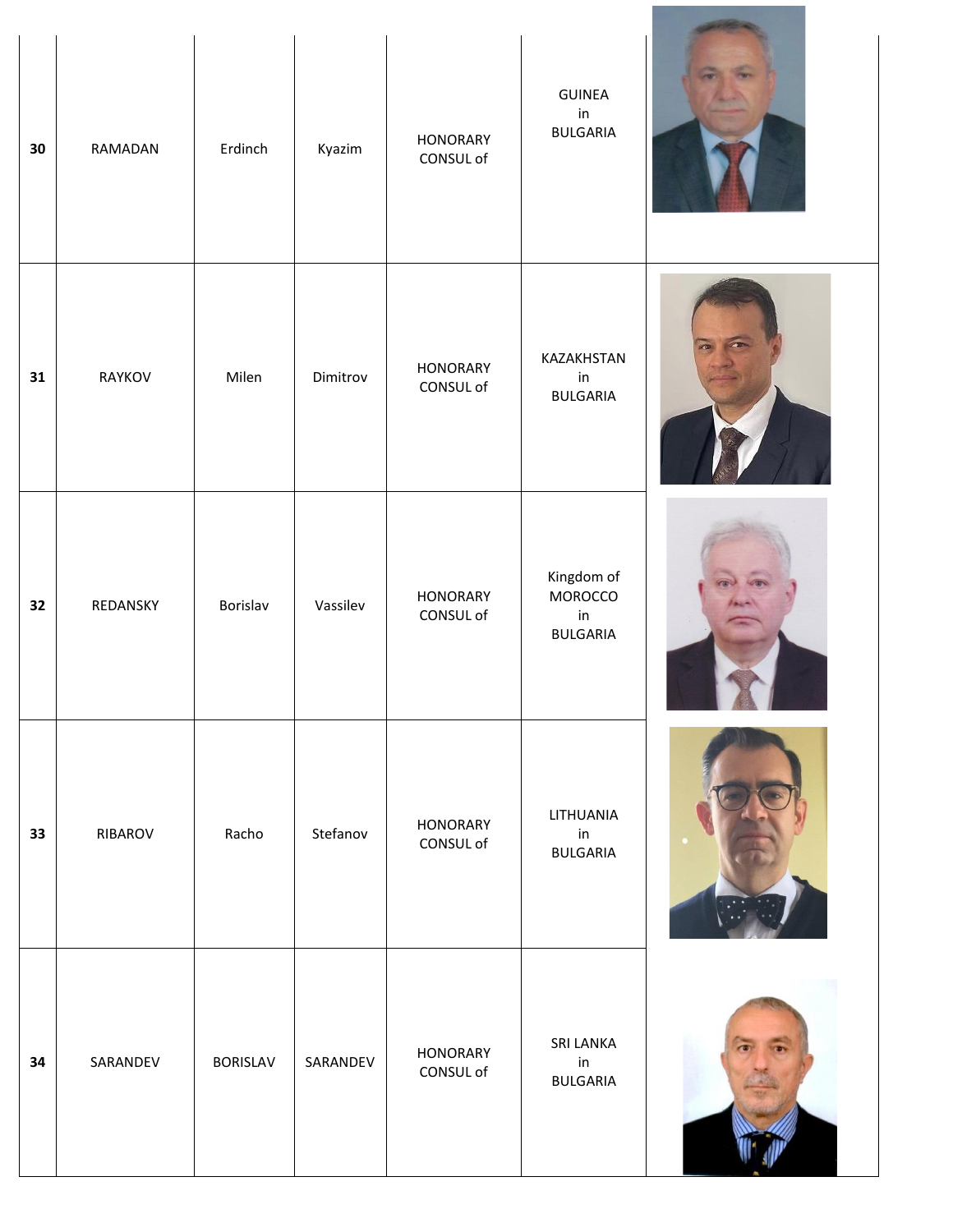| 35 | SIMOV    | Krasimir    | Milchev  | <b>HONORARY</b><br>CONSUL of | INDONESIA<br>in<br><b>BULGARIA</b>         |  |
|----|----------|-------------|----------|------------------------------|--------------------------------------------|--|
| 36 | SOKOLOV  | <b>IVAN</b> | MLADENOV | <b>HONORARY</b><br>CONSUL of | Czech<br>Republic<br>in<br><b>BULGARIA</b> |  |
| 37 | SOLAKOV  | Mitko       | Tonkov   | <b>HONORARY</b><br>CONSUL of | KAZAKHSTAN<br>in<br><b>BULGARIA</b>        |  |
| 38 | SOLAKOVA | Anastasiya  | Rosenova | <b>HONORARY</b><br>CONSUL of | SERBIA<br>$\mathsf{in}$<br><b>BULGARIA</b> |  |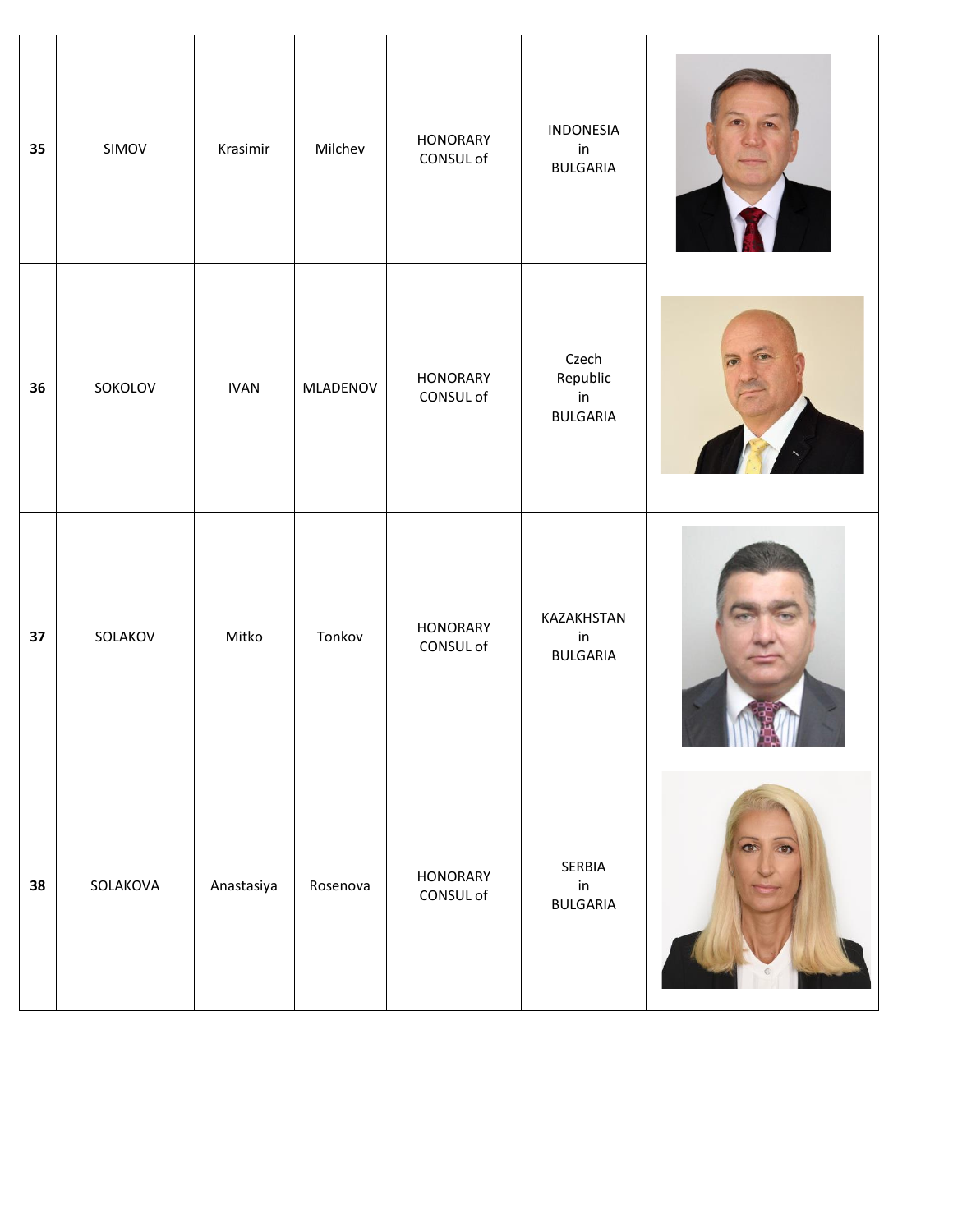| 39 | SPASSOV    | George | Borissov | <b>HONORARY</b><br>CONSUL of                       | SUDAN<br>in<br><b>BULGARIA</b>                                    |             |
|----|------------|--------|----------|----------------------------------------------------|-------------------------------------------------------------------|-------------|
| 40 | SPIRIDONOV | Yosif  | Mihaylov | <b>HONORARY</b><br>CONSUL GENERAL<br>$\mathsf{of}$ | <b>KOREA Republic</b><br>in<br><b>BULGARIA</b>                    | <b>CALL</b> |
| 41 | TODOROV    | Ivan   | Todorov  | <b>HONORARY</b><br>CONSUL of                       | ANTIGUA and<br><b>BARBUDA</b><br>$\mathsf{in}$<br><b>BULGARIA</b> |             |
| 42 | TRAJANOV   | Ognian | Georgiev | <b>HONORARY</b><br>CONSUL of                       | <b>PHILIPPINES</b><br>in<br><b>BULGARIA</b>                       |             |